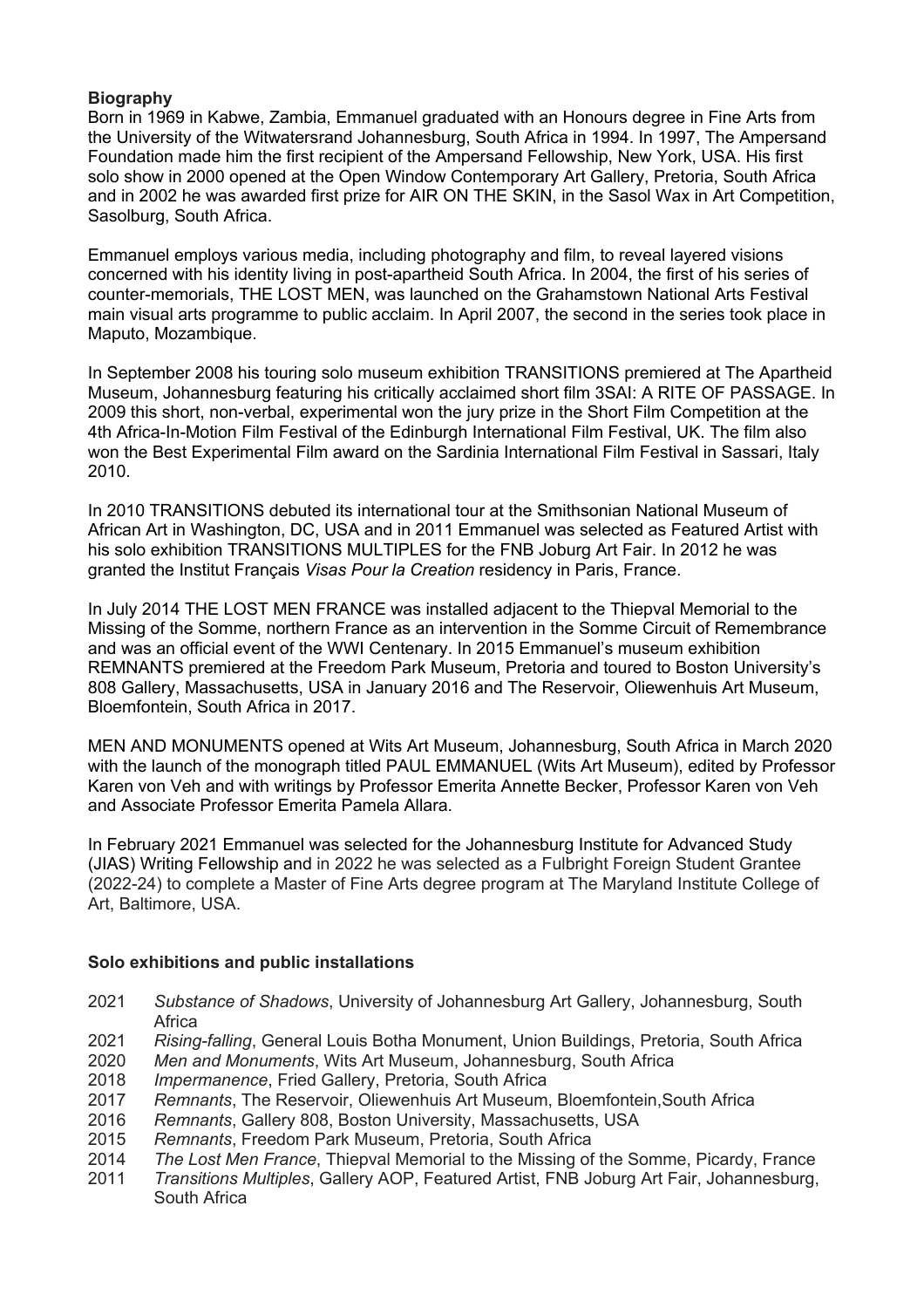- *Transitions Multiples*, Goya Contemporary Gallery, Baltimore, USA
- *Transitions*, Rosenberg Gallery, Brown Centre, Maryland Institute College of Art, Baltimore, USA
- *Transitions*, Sylt Foundation, Rantum, Sylt Island, Germany
- *Transitions*, Smithsonian National Museum of African Art, Washington DC, USA
- *Transitions*, Spier Old Wine Cellar Gallery, Stellenbosch, South Africa
- *Transitions*, Albany Museum, National Arts Festival, Grahamstown, South Africa
- *The Lost Men*, Sylt Foundation, Rantum, Sylt Island, Germany
- *Transitions*, KZNSA Gallery (KwaZulu-Natal Society of Arts), Durban, South Africa
- *Transitions*, William Humphreys Art Gallery, Kimberley, South Africa
- *Transitions*, Oliewenhuis Art Museum, Bloemfontein, South Africa
- *Transitions*, Apartheid Museum, Johannesburg, South Africa
- *The Lost Men Mozambique*, Catembe Ferry Jetty, Maputo, Mozambique
- *After-image*, Hollard Villa Arcadia, Johannesburg, South Africa
- *After-image*, Constitution Hill, Johannesburg, South Africa
- *After-image*, Oliewenhuis Art Museum, Bloemfontein, South Africa
- *After-image*, University of Stellenbosch Art Gallery, Stellenbosch, South Africa
- *The Lost Men Grahamstown*, Monument Hill, National Arts Festival, Grahamstown, South **Africa**
- *Air on the Skin*, Standard Bank Gallery, Johannesburg, South Africa
- *Pages from Cathexis*, Open Window Contemporary Art Gallery, Pretoria, South Africa

#### **Selected group exhibitions and film screenings ('c' indicates catalogue)**

- *Reviewing the Past*, Carol Schlosberg Alumni Gallery, Montserrat College of Art, Boston, Massachusetts, USA
- 2021-22 *Cartographies of Becoming*, Sylt Foundation, Sylt Island, Germany
- *Cure*, University of Johannesburg Art Gallery, Johannesburg, South Africa
- *The Ampersand Foundation 21 Year Exhibition*, University of Johannesburg Art Gallery, Johannesburg, South Africa (c)
- *Digital Africa*, Biennale de Casablanca project space, Casablanca, Morocco
- *Jack Ginsberg Centre for Book Arts Opening Exhibition*, Wits Art Museum, Johannesburg, South Africa
- *Material Gains: Contemporary Art from the Spier Collection*, Stellenbosch University Museum, Stellenbosch, Western Cape, South Africa
- 2018 I *Am Because You Are: A Search for Ubuntu With Permission to Dream* (touring), Standard Bank Gallery, Johannesburg and National Arts Festival, Grahamstown, South Africa
- *Rethinking Kakotopia*, University of Johannesburg Art Gallery, Johannesburg, South Africa
- *Booknesses: Artists' Books from the Jack Ginsberg Collection*, University of Johannesburg Art Gallery, Johannesburg, South Africa (c)
- *The Art of Reading: From William Kentridge to Wikipedia*, Meermanno Museum, House of the Book, The Hague, The Netherlands (c)
- *In Plain Sight: Social Life in South Africa and Romania Before and After 1989*, ApARTe Gallery of George Enescu University of Arts, Iasi, Romania (c)
- *International Printmaking Alliance Exhibition*, Taimiao art Gallery, Imperial Ancestral Temple, Beijing, China (c)
- *Rites of Passage: Between Light and Shadow*, Irma Stern Museum, Cape Town, South Africa (c)
- *Between Democracies 1989 – 2014: Memory and Commemoration*, (touring), Constitution Hill, Johannesburg, South Africa and Dom umenia/kunsthalle, Bratislava, Slovakia (c)
- *Permanent War: The Age of Global Conflict*, Barbara and Steven Grossman Gallery, Mrs. E. Ross Anderson Auditorium, The School of the Museum of Fine Arts, Boston, Massachusetts, USA (c)
- *Battleground*, Standard Bank Gallery, Albany History Museum, National Arts Festival, Grahamstown, South Africa (c)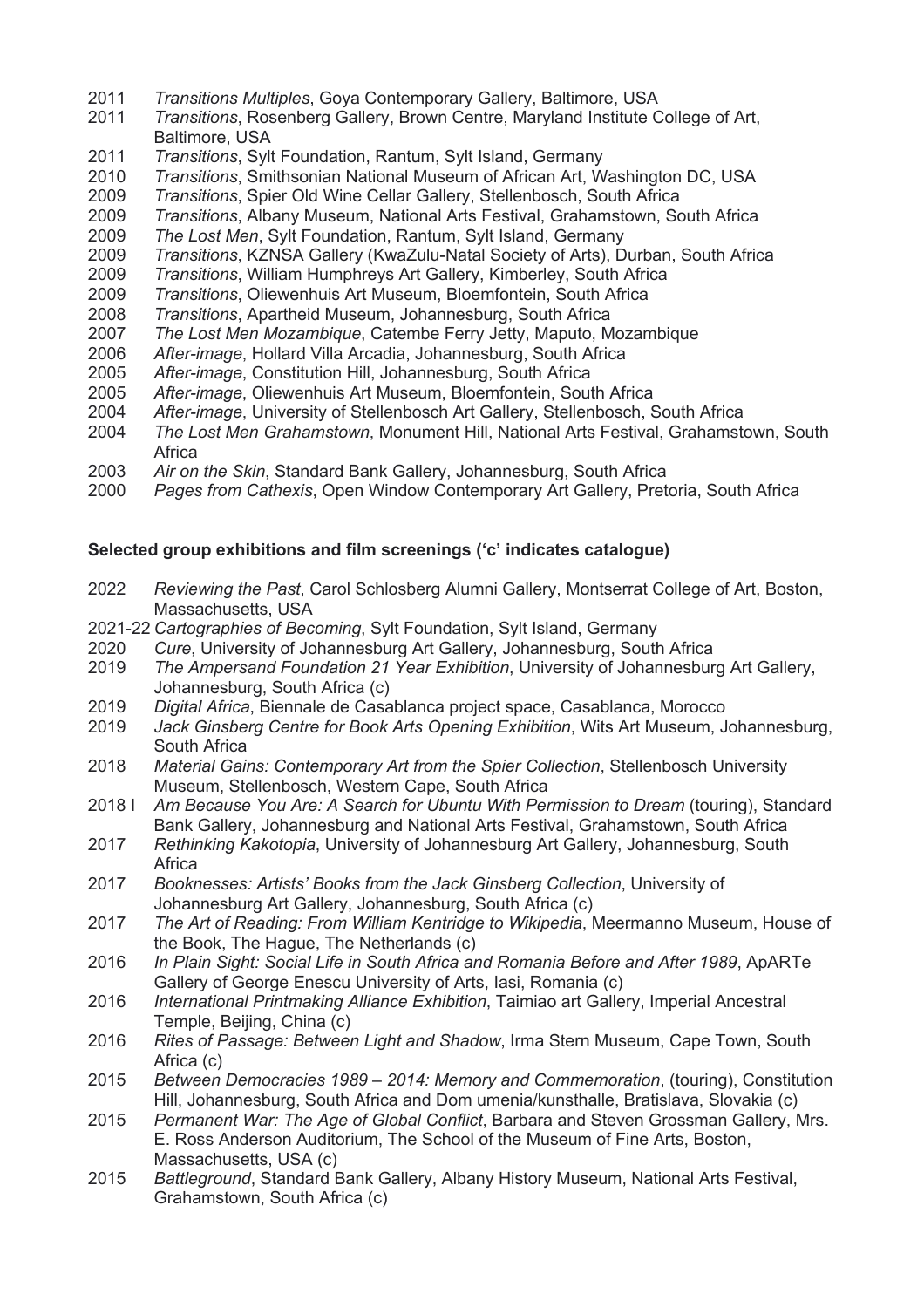- 2015 *Representations of Otherness and Resistance*, Johannes Stegmann Art Gallery, University of the Free State, Bloemfontein, South Africa (c)
- 2014 *Doing Hair: Art and Hair in Africa*, Wits Art Museum, University of the Witwatersrand, Johannesburg, South Africa (c)
- 2014 *Twenty: Contemporary Art from South Africa*, (touring) Turchin Center for the Visual Arts, Appalachian State University, North Carolina, USA, Pretoria Art Museum, South Africa, FADA Gallery, University of Johannesburg, South Africa
- 2013 *My Joburg*, (touring), La Maison Rouge Fondation Antoine de Galbert, Paris, France (c) & Staatliche Kunstammlungen, Dresden, Germany (c)
- 2013 *France – South Africa Seasons 2012-2013*: "Touch Me", Le Cube, Issy-Les-Moulineaux, Paris, France
- 2012 *At Home with the Ludskis: Midnight Mass Edition #7*, 10th London Short Film Festival, Rio Cinema, London, UK
- 2012 *Not My War*, Michaelis Galleries, University of Cape Town, South Africa (c)
- 2012 *Dak'Art: 10th Biennale of Contemporary African Art*, National Museum, Dakar, Senegal (c)
- 2011 *9th In-the-Palace International Short Film Festival*, Balchik, Bulgaria (c)
- 2010 *Black Box*, Smart Museum of Art, The University of Chicago, Illinois, USA
- 2010 *5th Sardinai Film Festival*, Sassari, Sardinia, Italy
- 2010 *19th Séquence Court-Métrage International Film Festival*, Toulouse, France
- 2010 *39th International Film Festival*, Rotterdam, The Netherlands
- 2009 *4th Africa-in-Motion International Film Festival*, Edinburgh International Film Festival, Filmhouse Cinema, Edinburgh, UK (c)
- 2009 *Antimatter Media Art*, Open Space Arts Centre, Victoria, Canada (c)
- 2006 *Navigating the Bookscape: Artists Books and the Digital Interface*, (touring), Aardklop National Arts Festival, Potchefstroom, FADA Gallery, University of Johannesburg, South Africa (c)
- 2004-07 *Waldsee 1944*, (touring), Collegium Hungaricum, Berlin, Germany; 2B Galleria, Budapest, Hungary; Hebrew Union College Museum, New York, USA; Florida Holocaust Museum, USA; Hibel Museum, FAU Jupiter, Florida, USA; Ben Uri Gallery, London, UK; Alper JCC, Miami, Florida, USA (c)
- 2003 *The Ampersand Foundation* (2nd exhibition), Warren Siebrits Modern and Contemporary Gallery, Johannesburg, South Africa (c)
- 2002 *The Sasol Wax in Art Competition*, Sasolburg, South Africa (c)
- 2001 *The Bag Factory Show*, Goodman Gallery, Johannesburg, South Africa
- 1999 *Postcards from South Africa*, Axis Gallery, New York, USA
- 1998 *South African Printmaking*, Stockholm, Sweden (c)
- 1996 *Artists' Books in the Ginsberg Collection*, Johannesburg Art Gallery, South Africa
- 1995 *The First Four Years*, Civic Gallery, Johannesburg, South Africa
- 1994 *Open Bite – A New Look at Intaglio Printmaking*, Civic Gallery, Johannesburg, South **Africa**

#### **Awards, fellowships and scholarships**

2022-24 FULBRIGHT SCHOLARSHIP

Fulbright Foreign Student Program, Master of Fine Arts degree, Maryland Institute College of Art, Baltimore, USA

2021 WRITING FELLOWSHIP Johannesburg Institute for Advanced Study, University of Johannesburg, South Africa

2010 BEST EXPERIMENTAL FILM 5th Sardinia International Film Festival, Sassari, Italy

2009 BEST SHORT FILM

4th Africa-in-Motion Short Film Competition, Africa-in-Motion International Film Festival, Edinburgh International Film Festival, UK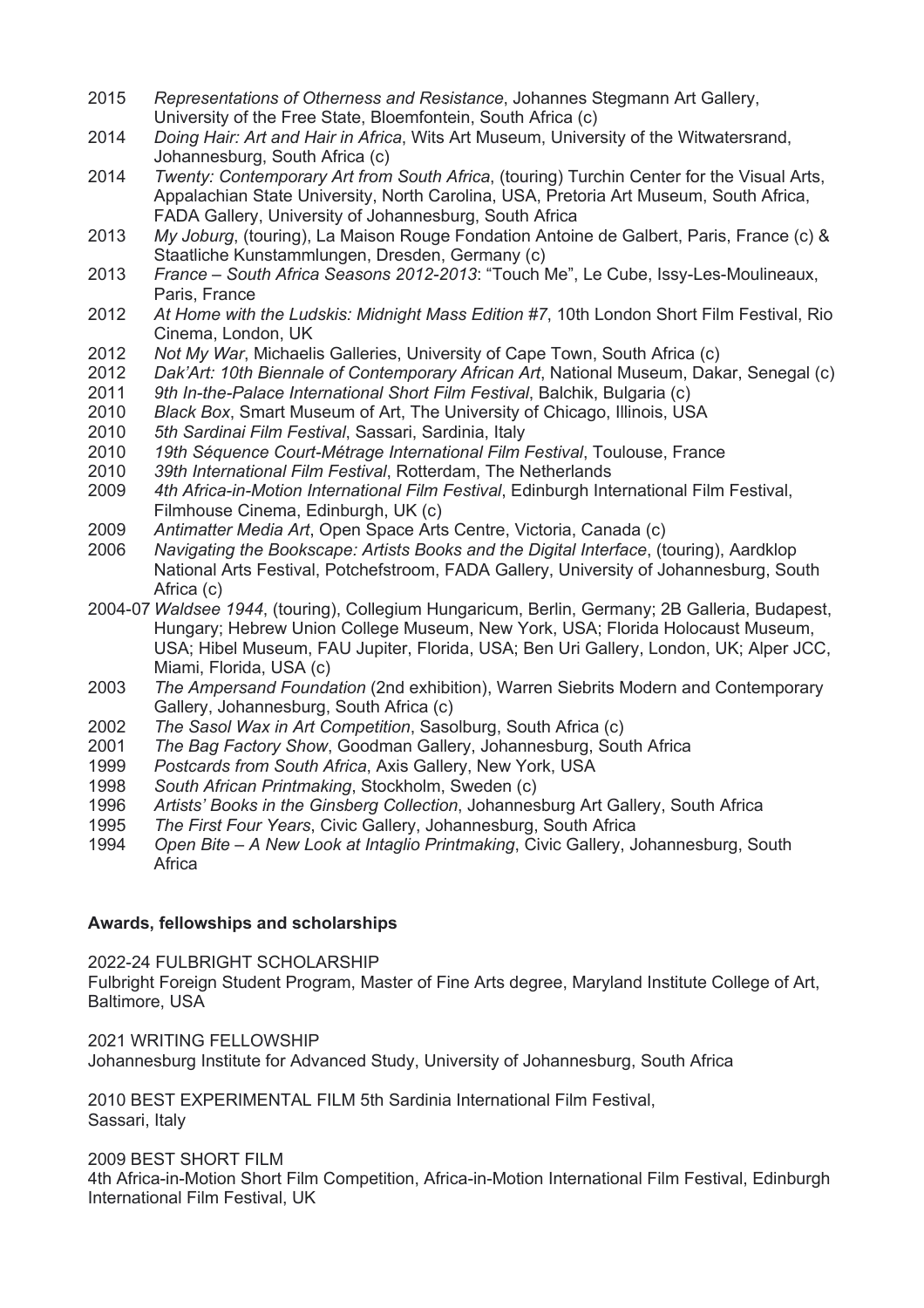2002 FIRST PRIZE SASOL Wax In Art Competition, Johannesburg, South Africa

1997 THE AMPERSAND FELLOWSHIP The Ampersand Foundation, New York, USA

## **Residencies**

2012 VISAS POUR LA CREATION, Institut Français, Cité Internationale des Arts, Paris, France

2009 KUNST:RAUM SYLT QUELLE FOUNDATION, Rantum, Sylt, Germany

# **Public and corporate collections**

- Jack Ginsberg Centre for Book Arts, Wits Art Museum (South Africa)
- US Department of State Art in Embassies Programme (multinational)
- National Museum of African Art, Smithsonian Institution (USA)
- Ellerman House Collection (South Africa)
- Rand Merchant Bank Collection (South Africa)
- Kunst:raum Sylt Quelle Foundation (Germany)
- William Humphreys Art Gallery (South Africa)
- First National Bank (South Africa)
- Spier Contemporary Collection (South Africa)
- Hollard Insurance Company Limited (South Africa)
- Johannesburg Securities Exchange (South Africa)
- Johannesburg Art Gallery (South Africa)
- Gauteng Provincial Legislature (South Africa)
- Vodacom Limited (South Africa)
- MTN Limited (South Africa)
- Oliewenhuis Art Museum (South Africa)
- US Museum Stellenbosch (South Africa)
- Pretoria Art Museum (South Africa)
- University of South Africa permanent collection (South Africa)
- Standard Bank (South Africa)
- SASOL Limited Corporate Collection (South Africa)
- South African Broadcasting Corporation Limited (South Africa)
- Museum of Contemporary Art, Chamalieres (France)

# **Artist monographs, solo catalogues and other publications**

2020 PAUL EMMANUEL Edited by Professor Karen Von Veh. Texts by Professor emerita Annette Becker, Professor Karen Von Veh, Associate Professor emerita Pamela Allara. Wits Art Museum, Johannesburg, South Africa (ISBN 978-0-620-87116-7)

2018 IMPERMANENCE Text by Johan Thom. Fried Gallery, Pretoria, South Africa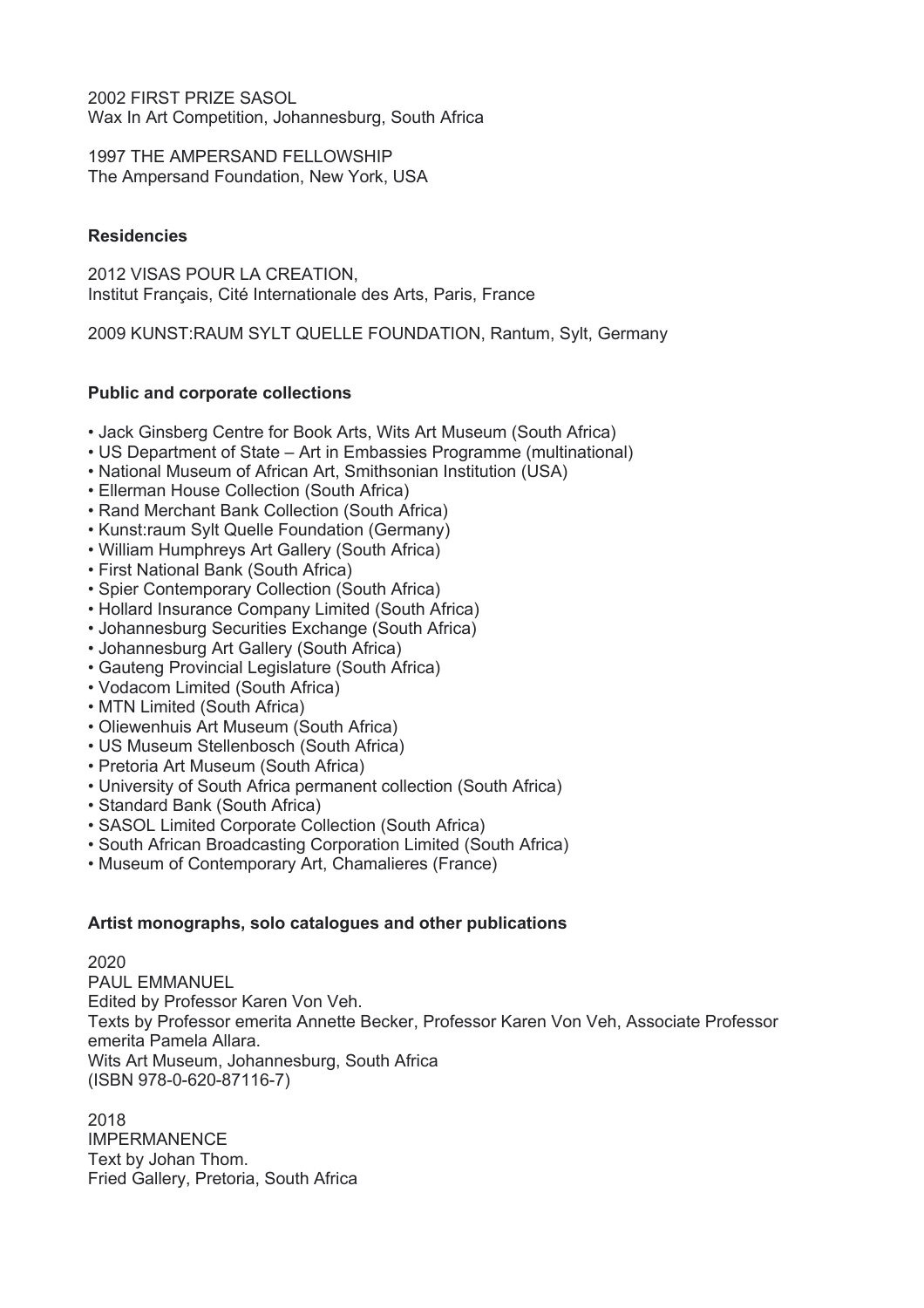2016 PAUL EMMANUEL: REMNANTS. Text by Pamela Allara. Boston University Art Galleries, Massachusetts, USA

#### 2011

TRANSITIONS MULTIPLES Text by Art Source South Africa. Goya Contemporary, Goya-Girl Press and Art Source South Africa, Baltimore, Maryland, USA

## 2011

TRANSITIONS MULTIPLES Text by Gallery AOP. Gallery AOP and Art Source South Africa, Johannesburg, South Africa

#### 2008

PAUL EMMANUEL: TRANSITIONS Text by Art Source South Africa. National Museum of African Art, Smithsonian Institution, Washington DC, USA

## 2008

**TRANSITIONS** Texts by André Croucamp and Robyn Sassen. Art Source South Africa, Johannesburg, South Africa. (ISBN 978-0-620-41945-1)

#### 2004

AFTER-IMAGE. Text by Julia Charlton. Paul Emmanuel. Johannesburg, South Africa. (ISBN 0-620-32295-0)

## **Lectures, seminars and panel discussions**

- 2020 ARTIST'S TALK BY PAUL EMMANUEL, SARChi Chair: South African Art and Visual Culture, University of Johannesburg, South Africa
- 2020 RETURN TO THIEPVAL: IMPRINTING AND ERASING MEMORIES OF THE FIRST WORLD WAR – PAUL EMMANUEL IN CONVERSATION WITH PAMELA ALLARA, University of Johannesburg, Johannesburg, South Africa
- 2019 RETURN TO THIEPVAL: IMPRINTING AND ERASING MEMORIES OF THE FIRST WORLD WAR, Ditsong Military History Museum, Johannesburg, South Africa
- 2018 PAUL EMMANUEL IN CONVERSATION WITH FRED KHUMALO, Alliance Français Johannesburg, South Africa
- 2018 Invited presenter, Art Source South Africa, Artist Career Boot Camp Programme
- 2017 RETURN TO THIEPVAL: IMPRINTING AND ERASING MEMORIES OF THE FIRST WORLD WAR, UNISA Art Gallery, University of Pretoria, South Africa
- 2017 Invited presenter, Art Source South Africa, Artist Career Boot Camp Programme
- 2016 RETURN TO THIEPVAL: IMPRINTING AND ERASING MEMORIES OF THE FIRST WORLD WAR, Boston University, Boston, Massachusetts, USA
- 2015 PANEL DISCUSSION: EGAF2015 CONFERENCE, The Wanderers Club, Hosted by Alliance Française Johannesburg, South Africa
- 2014 RETURN TO THIEPVAL: IMPRINTING AND ERASING MEMORIES OF THE FIRST WORLD WAR – PAUL EMMANUEL IN CONVERSATION WITH BILL NASSON, Alliance Française, Johannesburg, South Africa
- 2014 ON MAKING: 3SAI A RITE OF PASSAGE, DIVA-Talk, Wits Art Museum, Johannesburg, South Africa